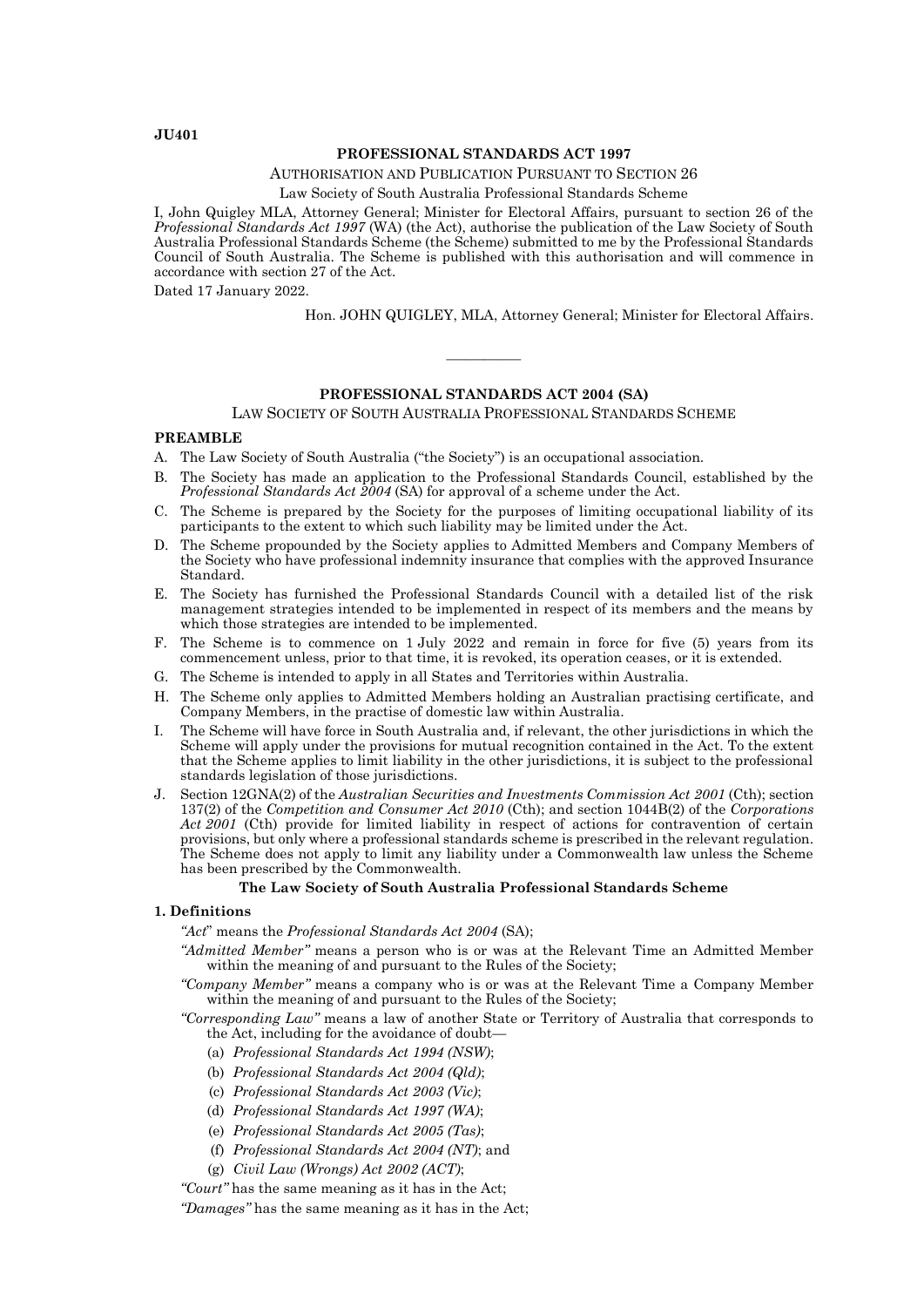- *"Duration of the Scheme"* means the period commencing on the date specified in clause 7.1 and ending upon the cessation of the Scheme pursuant to clause 7.2;
- *"Exempted Member"* means an Admitted Member or Company Member who is or was at the Relevant Time exempted by the Society from participation in the Scheme pursuant to clause 4.3;

*"Insurance Standard"* means the Insurance Standard approved by the Society on 21 June 2021;

*"Legal Practitioners Act"* means the *Legal Practitioners Act 1981* (SA) or any act enacted in substitution thereof;

*"Monetary Ceiling"* means, in respect of a liability in respect of a cause of action founded on an act or omission occurring after the commencement of the Scheme—

| Description                                                                                                                                                                                                                                                                                                                                                                                          | <b>Monetary Ceiling</b> |
|------------------------------------------------------------------------------------------------------------------------------------------------------------------------------------------------------------------------------------------------------------------------------------------------------------------------------------------------------------------------------------------------------|-------------------------|
| 1. Admitted Members or Company Members that<br>are Scheme Participants, other than those in<br>item 2 below.                                                                                                                                                                                                                                                                                         | \$1.5 million           |
| 2. Admitted Members or Company Members that<br>are Scheme Participants who were, as at the<br>30 June immediately preceding the Relevant<br>Time, in a law practice—<br>(a) consisting of greater than 20 Admitted<br>Members; or<br>(b) which generated total annual fee income<br>for the financial year ended on 30 June<br>immediately preceding the Relevant<br>Time greater than \$10 million. | \$10 million            |

*"Occupational Liability"* has the same meaning as it has in the Act;

*"Person"* means an individual or a body corporate;

*"Relevant Time"* means, in respect of a liability potentially limited by the Scheme, the time(s) of the act(s) or omission(s) giving rise to the liability;

*"the Scheme"* means the Law Society of South Australia Scheme constituted herein;

*"Scheme Participant"* means a person referred to in clause 4.1 or 4.2;

*"the Society"* means the Law Society of South Australia.

### **2. Occupational Association**

2.1. The Scheme is a scheme under the Act prepared and conducted by the Society whose business address is Level 10, 178 North Terrace, Adelaide, South Australia.

#### **3. Jurisdictions in which the Scheme Applies**

3.1. The Scheme applies in South Australia pursuant to the Act.

3.2. The Scheme applies in New South Wales, Victoria, Queensland, Western Australia, Tasmania, the Australian Capital Territory and the Northern Territory pursuant to the Corresponding Laws of each of those jurisdictions respectively.

3.3. Notwithstanding anything to the contrary contained in this Scheme, if in particular circumstances giving rise to Occupational Liability, the liability of any person who is subject to this Scheme should be capped by both this Scheme and also by any other scheme under professional standards legislation (whether of this jurisdiction or under the law of any other Australian State or Territory) and if the amount of such caps should differ, then the cap on the liability of such person arising from such circumstances which is higher shall be the applicable cap.

## **4. Persons to Whom the Scheme Applies**

4.1. The Scheme applies to all persons who—

- 4.1.1. are or at the Relevant Time were Admitted Members holding a current practicing certificate or Company Members of the Society;
- 4.1.2. are or were at the Relevant Time not Exempted Members; and
- 4.1.3. have professional indemnity insurance that complies with the Insurance Standard of the Society.

4.2. The Scheme applies to all persons to whom the Scheme applies by virtue of sections 20, 21, and 22 of the Act and any Corresponding Laws. The Society may, upon application by an Admitted Member or Company Member, exempt that person from participation in the Scheme with effect from a date specified by the Society on or after the date on which the exemption is granted.

4.3. The Society may, upon application by an Admitted Member or Company Member, revoke an exemption of that person from participation in the Scheme with effect from a date specified by the Society.

# **5. Conferral of Discretionary Authority**

5.1. The Scheme confers on the Society a discretionary authority, on application by a Scheme Participant, to specify in relation to the person a higher maximum amount of liability than would otherwise apply under the Scheme in relation to the person either in all cases or in any specified case or class of case, being a specified amount not exceeding \$50 million.